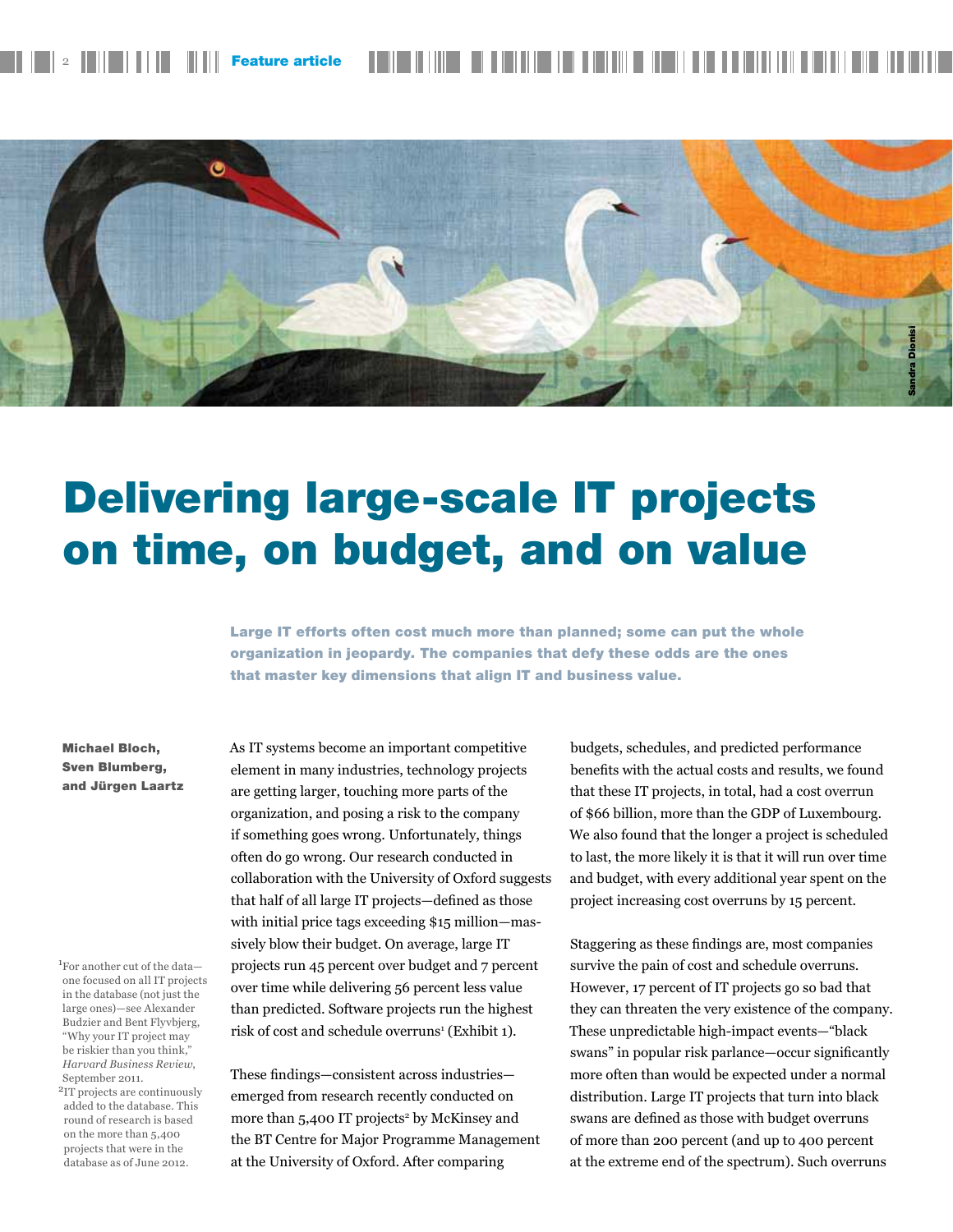# . . . . . . . . . . . . . . .

#### **Takeaways**

On average, large IT projects run 45 percent over budget and 7 percent over time while delivering 56 percent less value than predicted. In fact, 17 percent of IT projects go so bad that they can threaten the very existence of a company.

Surveys of IT executives indicate that the key to success lies in mastering a value-assurance methodology for large-scale IT projects. This approach gets companies to focus on managing strategy and stakeholders, master technology and project content, build effective teams, and excel at core project-management practices.

It's wise to analyze prospects before starting a large IT project. Companies may begin with a diagnostic to determine the health of a project from the standpoint of the value-assurance approach and its relative prospects when compared with the outcomes of similar projects.

match or surpass those experienced by black swans among complex construction projects such as tunnels and bridges.

One large retailer started a \$1.4 billion effort to modernize its IT systems, but the project was eventually abandoned. As the company fell behind its competitors, it initiated another project—a new system for supply-chain management—to the tune of \$600 million. When that effort failed, too, the retailer had to file for bankruptcy.

# Four ways to improve project performance

So how do companies maximize the chances that their IT projects deliver the expected value on time and within budget? Our surveys of IT executives indicate that the key to success lies in mastering four broad dimensions, which combined make up a methodology for largescale IT projects that we call "value assurance." The following elements make up this approach:

- focusing on managing strategy and stakeholders instead of exclusively concentrating on budget and scheduling
- mastering technology and project content by securing critical internal and external talent
- building effective teams by aligning their incentives with the overall goals of the project
- excelling at core project-management practices, such as short delivery cycles and rigorous quality checks

According to survey responses, the inability to master the first two dimensions typically causes about half of all cost overruns, while poor performance on the second two dimensions accounts for another 40 percent of overspending (Exhibit 2).

#### 1. Managing strategy and stakeholders

IT initiatives too often pay little heed to strategy and stakeholders and manage projects purely according to budget and schedule targets. The perils are illustrated by one bank's transformation effort, in which its finance department became involved only a few months before the system was due to go live. This led to several complex changes in the accounting modules due to a recently introduced performance-management system. Coming so late in the day, the changes delayed the launch by more than three months, at a cost of more than \$8 million.

Top-performing projects, on the other hand, establish a clear view of the initiative's strategic value—one that goes beyond the technical content. By building a robust business case and maintaining focus on business objectives along the whole project timeline, successful teams can avoid cost overruns. They can also, for example, ensure faster customer response times, obtain higher-quality data for the marketing organization, or reduce the number of required manual processes.

High-performing project teams also improve the ways in which the company manages its internal and external stakeholders, such as business and IT executives, vendors, partners, and regulators. They make sure the project aligns with the company's overarching business strategy and undertake detailed analyses of stakeholder positions. Project leaders continually engage with all business unit and functional heads to ensure genuine alignment between business needs and the IT solutions being developed.

Good stakeholder management involves foresight when it comes to selecting vendors and negotiating contracts with them. Company negotiators should proactively identify potential risks and, for instance, expand their focus beyond unit price and seek to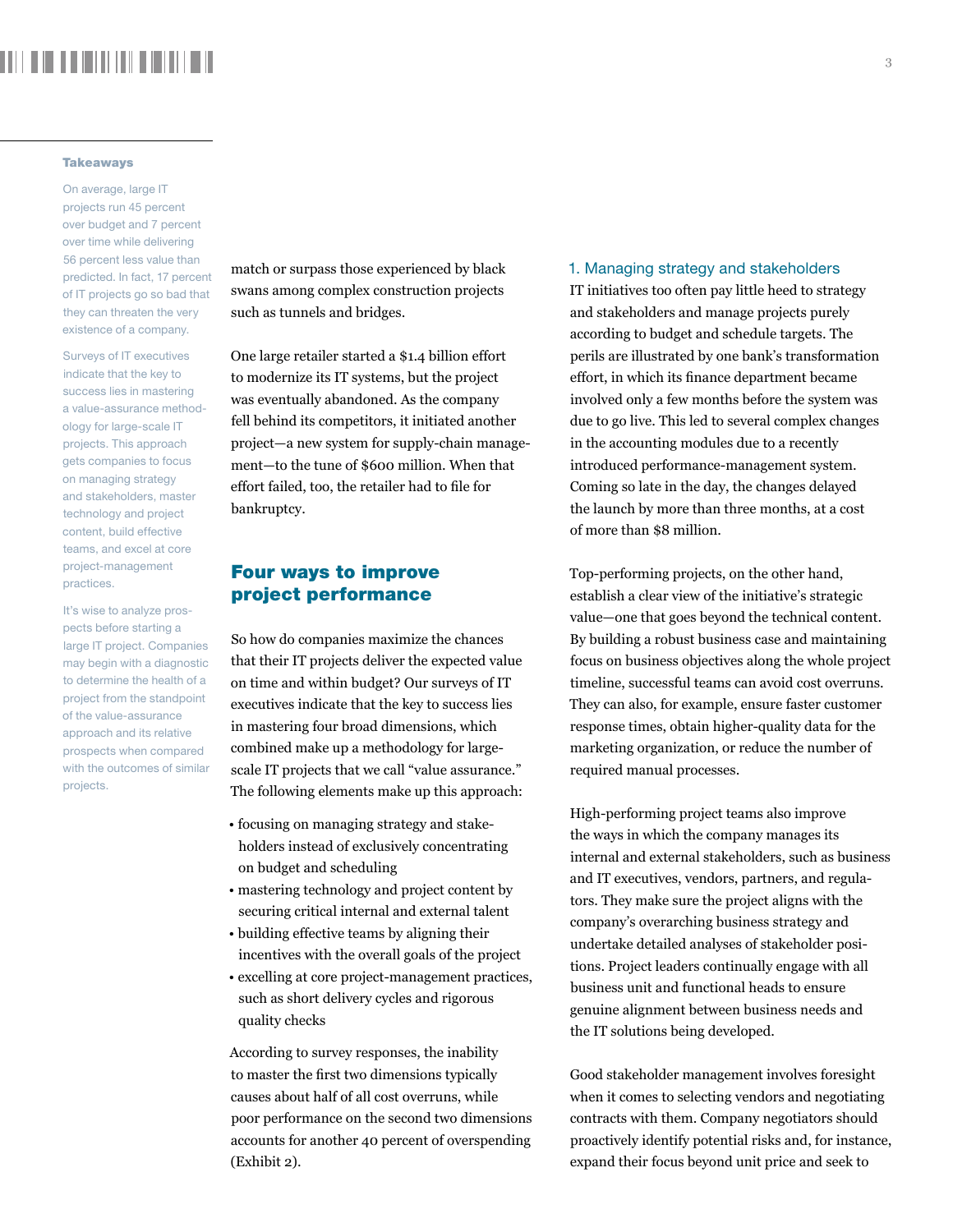# The performance of different types of IT projects varies significantly. Exhibit 1



%, projects >\$15 million, in 2010 dollars

Source: McKinsey-Oxford study on reference-class forecasting for IT projects

establish "win-win" agreements. Doing so can help ensure that the company has preferential access to the vendor's best talent for an extended period of time.

Some companies have learned this the hard way. A bank in the Middle East negotiated hard for price with a vendor and later suffered at the hands of an inexperienced vendor team. Another bank scored well on unit price with a softwarepackage provider for the project phase of a trading-system implementation but encountered high costs for changes and support after the system was introduced and the bank was locked into the new technology.

#### 2. Mastering technology and content

Drawing on expert help as needed, high-performing teams orchestrate all technical aspects of the project, including IT architecture and infrastructure, functionality trade-offs, quality assurance, migration and rollout plans, and project scope. The right team will understand both business and technical concerns, which is why companies must assign a few high-performing and experienced experts for the length of the program. We estimate that the appropriate experts can raise performance by as much as 100 percent through their judgment and ability to interpret data patterns.

One common pitfall occurs when teams focus disproportionately on technology issues and targets. A bank wanted to create a central data warehouse to overcome inconsistencies that occurred among its business unit finance data, centralized finance data, and risk data. However, the project team focused purely on developing the IT architecture solution for the data warehouse instead of addressing the end goal, which was to handle information inconsistencies. As a result, the project budget ballooned as the team pursued architectural "perfection," which involved the inclusion of unneeded data from other systems. This added huge amounts of unnecessary complexity. With milestones and launch dates constantly being pushed back and investments totaling almost \$10 million, the bank stopped the project after 18 months.

In contrast, one public-sector institution was able to rescope and simplify its IT project's technical requirements even though most stakeholders believed doing so was impossible. To eliminate waste and to focus on the items that represented the greatest business value, the team introduced lean3 techniques. At the same time, it established rigorous testing and rollout plans to ensure quality and introduced clearly defined stage gates. Through these and other actions, the team was able to check 95 percent

3For more on lean techniques in IT, see Nicklas Ilebrand, Tor Mesøy, and Remco Vlemmix, "Using IT to enable a lean transformation," mckinseyquarterly.com, February 2010.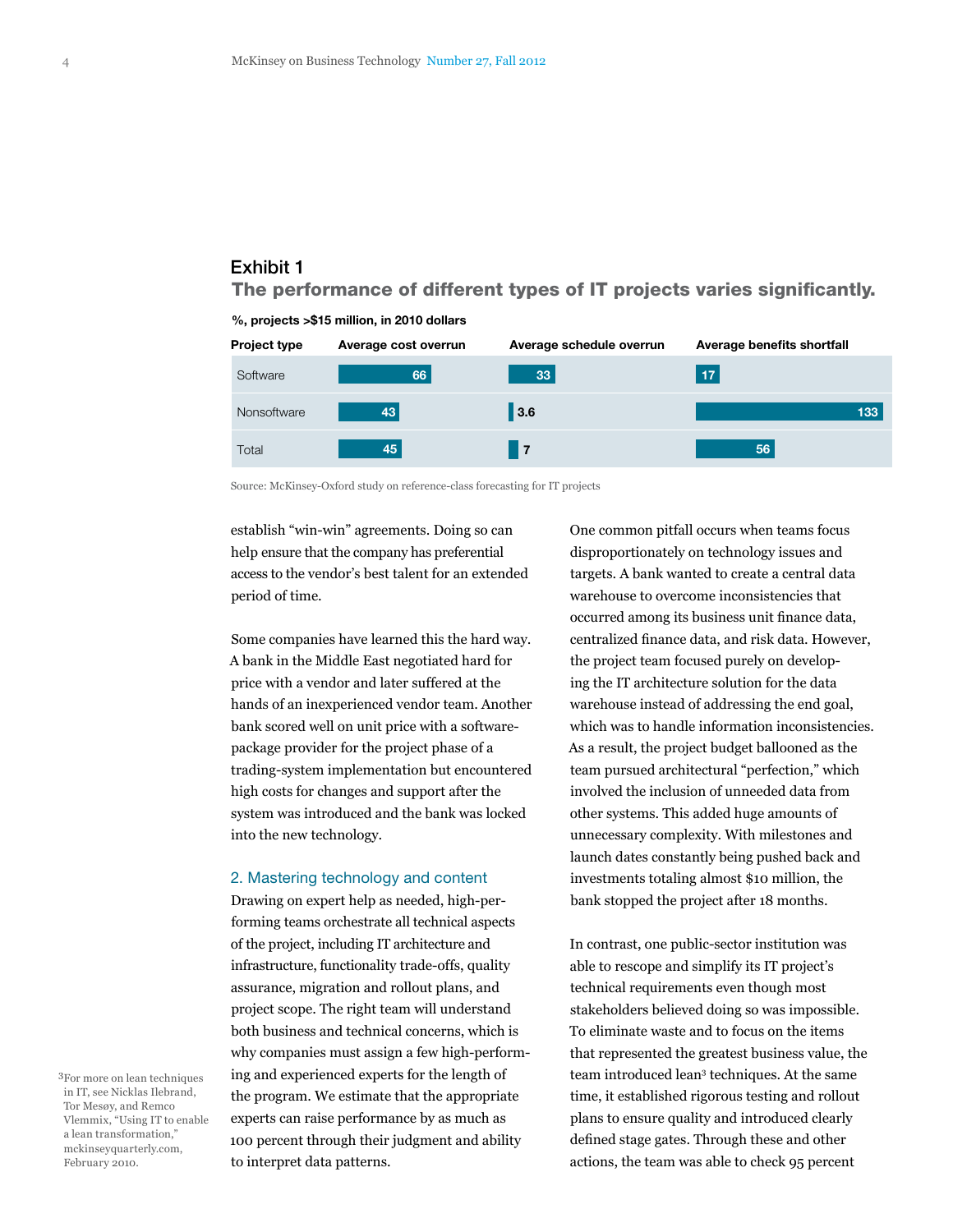# Exhibit 2

# IT executives identify 4 groups of issues that cause most project failures.

Rough cost-overrun disaggregation, %



1With cost overrun, in 2010 dollars. 2Cost increase over regular cost.

Source: McKinsey-Oxford study on reference-class forecasting for IT projects

of all test cases, fix critical defects, and verify the fixes before continuing from the unit test phase to integration testing.

#### 3. Building effective teams

Large projects can take on a life of their own in an organization. To be effective and efficient, project teams need a common vision, shared team processes, and a high-performance culture. To build a solid team, members should have a common incentive structure that is aligned with the overall project goal in contrast to individual work-stream goals. A business-totechnology team that is financially aligned with the value-delivery targets will also ensure that all the critical change-management steps are taken and that, for example, communications with the rest of the organization are clear, timely, and precise.

To ensure the smooth start-up of new front-end and core systems that more than 8,000 people would use, one company team launched a massive and successful—change-management program.

The program included a regular newsletter, desktop calendars that highlighted key changes and milestones, and quarterly town-hall meetings with the CEO. The team made sure all top business unit leaders were involved during the user-acceptance phase. The company included at least one change agent on each team. These agents received training that instilled a clear understanding of the benefits of the IT change. The actions helped the company to verify that it had the required business capabilities in place to make full use of the technology being implemented and that it could deliver the business value expected in the overall project business case.

### 4. Excelling at core project-management practices

To achieve effective project management, there's no substitute for tested practices. These include having a strategic and disciplined project-management office and establishing rigorous processes for managing requirements engineering and change requests. The project office should establish a few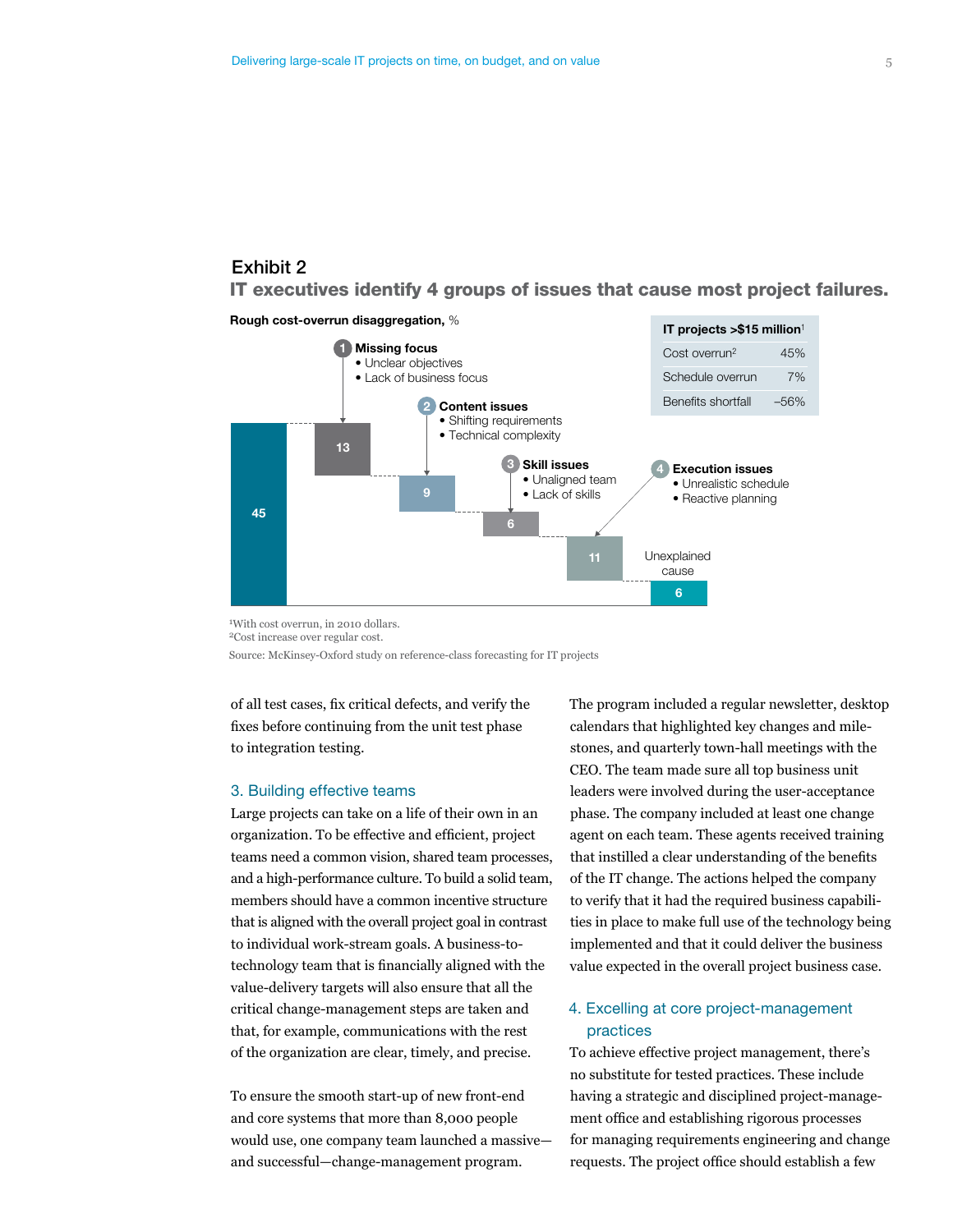strong stage gates to ensure high-quality end products. At the same time, it needs to strive for a short delivery life cycle to avoid creating waste in the development process.

One public-sector organization established strong project control by defining the initiative's scope in an initial six-month phase and making sure all stakeholders signed off on the plan. Beyond this phase, the organization's board had to approve all change requests, and the project was given a predefined cost-overrun buffer of less than \$2 million. Another organization, a high-tech company, established clear quality criteria for the project master plan, which mandated that teams break down all activities so that they required fewer than 20 person-days to complete and took no longer than four weeks.

In yet another case, instead of following a "waterfall"4 or linear approach, a company created integrated business and IT teams that worked on an end-to-end basis in their respective work streams. In other words, the teams participated from the beginning of the project to its completion—from defining requirements to testing. This approach helps to avoid misunderstandings during stage transitions and ensures clear responsibility and ownership. It also promotes efficiency gains and fast delivery.

## Assessing the black-swan risk

The high rate of failure makes it wise to analyze prospects before starting a large IT project.

Companies usually begin with a diagnostic to determine the status of their key projects and programs—both finalized and existing projects (to understand company-specific problems) and planned projects (to estimate their true cost and duration). This diagnostic determines two conditions: the health of a project from the standpoint of the four dimensions of the value-assurance methodology (Exhibit 3) and its relative prospects when compared with the outcomes of a reference class<sup>5</sup> of similar projects. Teams can measure the latter by making a comparative assessment against the 5,400 IT projects in our proprietary database, developed jointly with the University of Oxford. This resource provides comparative data on the scope, cost, duration, and performance characteristics of many projects. Despite differences in project subject and geography, the database can be used to forecast project risk, adding much needed accuracy to up-front investment decision making. The overall assessment takes about three weeks and is supported by Web surveys and other tools. Depending on the findings, companies can attach greater reliability to investment decisions and deploy the optimal management structure for the project.

This comparative assessment may have helped a health care provider avoid disaster. The provider was about to spend about \$1 billion over eight years to replace its health care management system—an amount twice as large and a duration twice as long as any comparable IT project in the database. Given that the black-swan risk is largely driven by how long the project takes before it goes live, top management stopped the initiative at the green-light stage and asked the team to revise the plan. Leaders also charged the team with planning for intermediate checkpoints. The latest estimate is now in line with comparable projects in the database, and it still delivers the desired scope.

In another case, an organization used a broader and more interview-driven diagnostic approach to identify critical improvement areas. The organization had recently experienced failures that led it to make a commitment to reform IT and drive fundamental improvement in IT project delivery. The diagnostic helped it realize that the major hurdle to creating a

4The waterfall model is a sequential softwaredevelopment process in which progress is seen as flowing steadily downward like a waterfall—through the phases of conception, initiation, analysis, design, construction, testing, and maintenance.

5Reference-class forecasting predicts the outcome of a planned action based on actual outcomes in a reference class of actions similar to that being forecast. The theories behind reference-class forecasting were developed by Daniel Kahneman and Amos Tversky and helped Kahneman win the Nobel Prize in Economics. Today reference-class forecasting is practiced in both publicand private-sector policy and management.